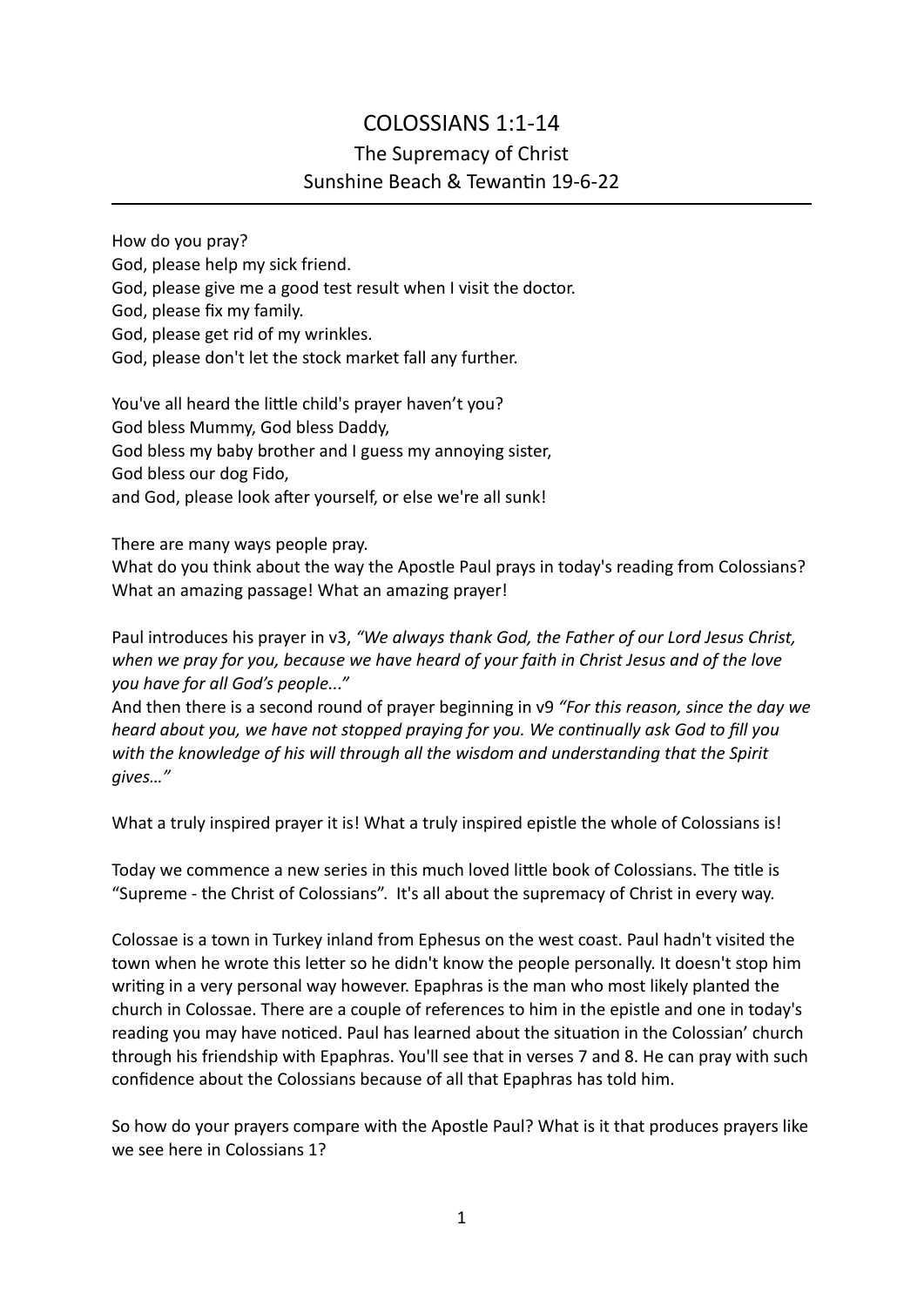I think you'll find the answer in the passage – what makes the difference is the gospel.

The Apostle says in the last part of verse 5 that they have heard the true message of the gospel and in verse six that this gospel is bearing fruit in them as well as the rest of the world. It is the gospel which makes a difference in the way we pray and of course in every area of our lives. It is important therefore to have clarity about the gospel.

Paul writes this letter in order to give the Colossians clarity. There were people influencing the Colossians with a false gospel that was leading them astray. Scholars call it the 'Colossian' heresy' and Paul deals with it especially in Chapter 2. We could sum it up in what he writes in Chapter 2 verse 8 - it is teaching which depends on human tradition and the basic principles (elemental spiritual forces) of this world rather than on Christ. There will be more on that later in the series. Perhaps we could simply sum it up as anything that does not exalt Christ.

In our own day what is the human tradition and the basic principles of the world which does not exalt Christ? It is probably the age old heresy of people thinking they can work their way into acceptance with God through their good works. I'm not sure how many times I've heard it said, *"As long as I try and do my best, surely God will accept me in the end."* It sounds very sincere and humble but in actual fact does not honour God because it doesn't accept God's way of salvation through Jesus. It doesn't recognise the cross and what it cost Jesus to die for our sins. It is very human centred thinking rather than being God centred.

The Apostle Paul in Chapter 1 verse 5 talks about '*the true message of the gospel'.* That's our Pew Bible NIV version. An earlier NIV edition and many others say, *'the word of truth, the gospel.'* So we can think of this gospel as '*the word of truth'*; or as our Pew Bible puts it '*the true message of the gospel*.'

So what is this gospel which is 'the word of truth' or 'the true message'? We could go to the multitude of tracts that are out there or to the solid volumes of systematic theology that deal with it.

But let's look at the passage in front of us. What is foremost in the Apostle's mind as he writes to the Colossians -

V4 It's about having faith in Christ Jesus

V5 It's about having a hope stored up in heaven which produces faith and love.

V6 It's about truly understanding God's grace

V8 It produces a love in the Spirit.

V12 It's about sharing in the inheritance of his holy people in the Kingdom.

V13 It's about redemption, the forgiveness of sins and being rescued from the dominion of darkness and brought into the Kingdom of the Son.

There is a lot there isn't there? Far too much to fully unpack this morning. I want to suggest that we see here both the heart of the gospel and the fruit that it produces. The heart of the gospel is the supremacy of Christ.

The fruit is multifaceted - faith, love in the Spirit, the forgiveness of sins.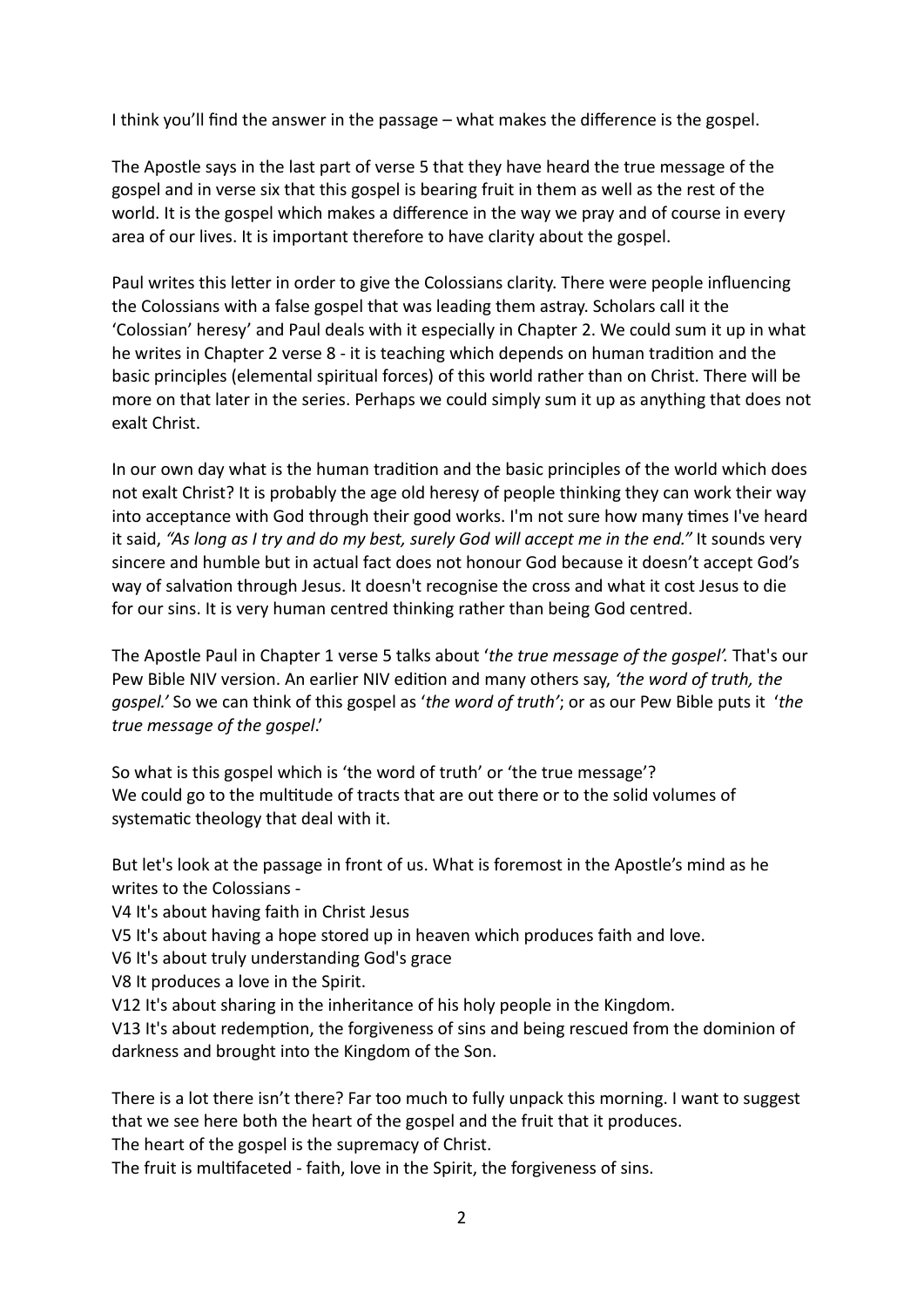Through it all do you notice this joy and certainty Paul has about a relationship with God. It's not about him trying harder and then hoping God will accept him in the end. It's all about God and what he has done in Christ. Paul wants to exalt and glorify God.

Did you notice how the Trinity is woven through this passage; to pick up on our theme from last week.

The Father

V2 Grace and peace to you from God our Father. V3 We always thank God, the Father of our Lord Jesus Christ. V12 giving joyful thanks to the Father…

The Son

V1 Paul an apostle of Christ Jesus V2 To the faithful brothers and sisters in Christ

V3 God is the Father of our Lord Jesus Christ

V4 We have heard of your faith in Christ Jesus

V13 From darkness we have been brought into the Kingdom of the Son.

There are five references here to either Jesus, Christ or the Son.

The Spirit

V8 talks about the Colossians love in the Spirit

V9 talks about knowing God's will through all the wisdom and understanding that the Spirit gives

Can you see how the focus here is on God – Father, Son and Holy Spirit but especially, five references to the Son, our Lord Jesus Christ.

It's not human beings that are at the centre, it is God. There are many messages out there exhorting us to be better people but let's be absolutely clear this is not the gospel. The gospel is about God, and what God has done through Jesus Christ in the power of the Spirit. This is true spirituality.

But this doesn't mean that we are totally passive. There is plenty of action that we are called to in this passage. Paul calls it the fruit of the gospel.

Twice Paul uses the word fruit in this passage. v6 The gospel is bearing fruit and growing throughout the whole world. V10 Live a life worthy of the Lord and please him in every way: bearing fruit in every good work, growing in the knowledge of God.

The specific fruit Paul mentions in this passage is: V4 A love for all of God's people V5 Faith and love V6 The church growing in numbers V8 Love in the Spirit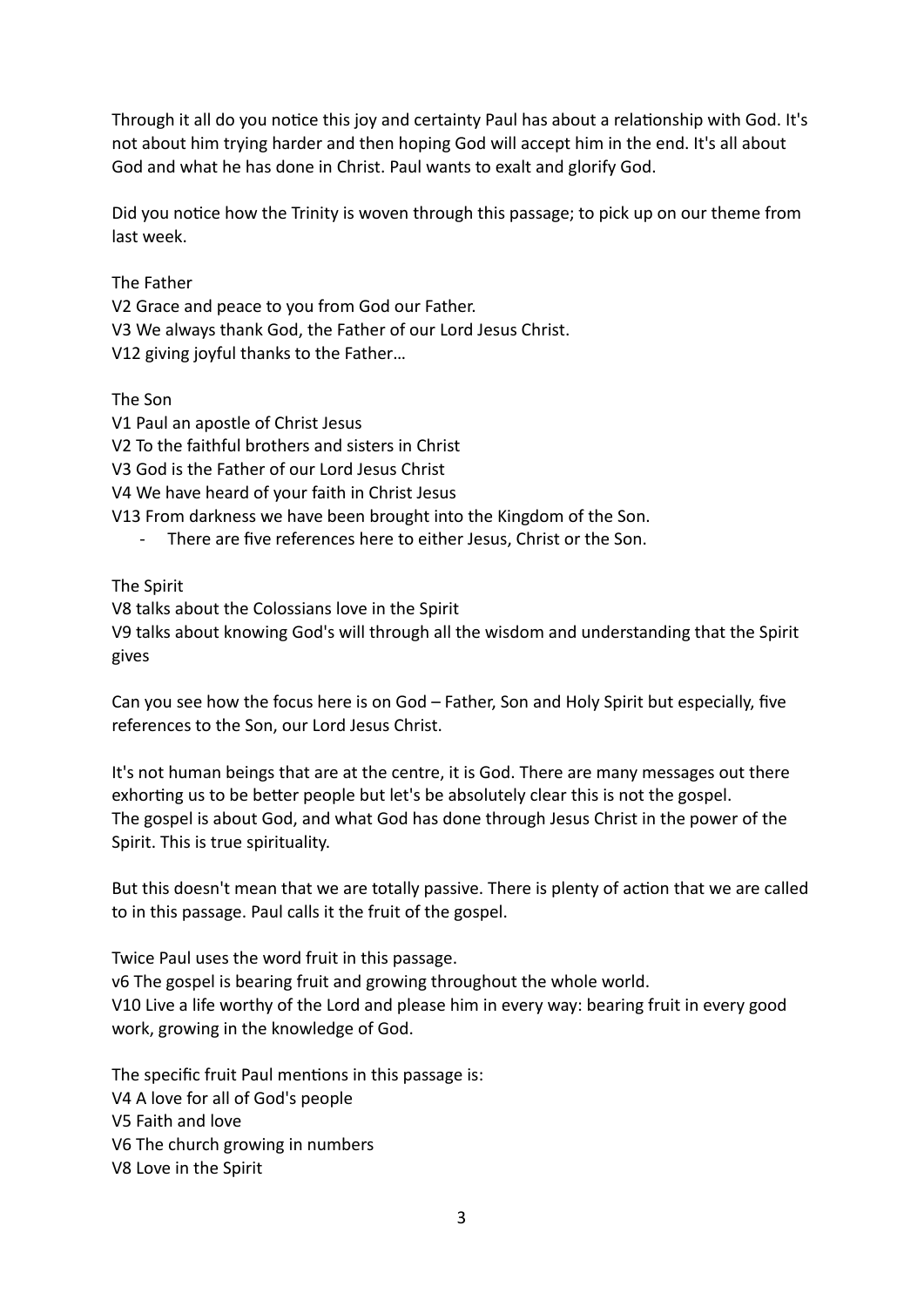V9 Wisdom and understanding that comes from the Spirit. V10 Good works V10 Growing in the knowledge of God V11 Being strengthened with all power so that we might have great endurance and patience V12 Giving joyful thanks to the Father

So I hope you can see in this passage that the gospel is important

ie. the fact that Jesus Christ is supreme.

The fruit of the gospel is important,

ie. the love in the Spirit, the good works.

Listen to this illustration which comes from Tom Wright.

When Susan bought the house, there wasn't much growing in the garden.

A few tatty little shrubs; a mouldy rosebush or two; the tree that had been bent sideways by a storm and left to grow crooked. It was a depressing sight.

A few days after she'd moved in, a friend came to visit and brought some seeds for the garden. They were special he said; not what you'd expect. Once you'd sown them and watered them, plants would grow vigorously, and would quickly cover a large area with beautiful flowers. But that wasn't all. Amongst the leaves would be delicious fruit. When that appeared and ripened, then you'd know the plants had come to stay.

Within a week or two the garden was transformed, and Susan decided to get rid of the old plants and let the new ones flourish. They quickly filled the space with colour and perfume, she telephoned her friend. What on earth was this new plant? It wasn't in any of the gardening books she'd ever seen. Ah, he said, it's new. It's transforming gardens everywhere. You're part of a whole new world.

My friends the seed is the word of the gospel, and it makes attractive, fruitful churches like the one in Colossae.

I want to finish however by talking about one other fruit and that is PRAYER, because the whole of this passage is really about prayer – Paul's prayer for the Colossians.

Paul's prayer in fact is itself evidence of gospel fruit.

Paul is totally focused on God and others.

Concerning God -

He is overwhelmed by God's grace shown in Christ. It has brought redemption and rescued people from the dominion of darkness and brought them into the Kingdom of the Son he loves v13.

## Concerning Others

He is full of joy and thanksgiving that this gospel is producing fruit in the life of the Colossian church. They have faith in Jesus Christ and love for all God's people v4. They are showing love in the Spirit v8.